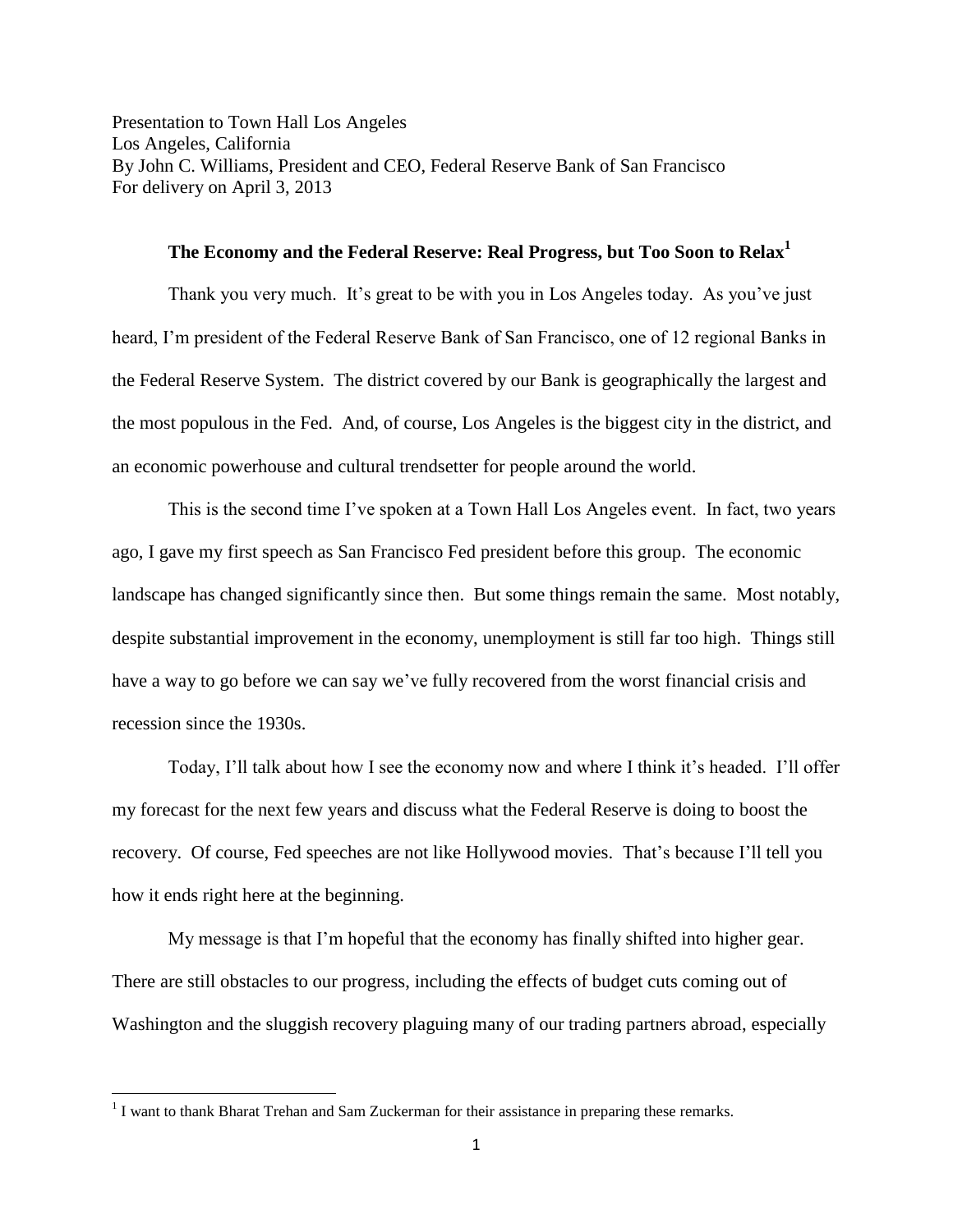in Europe. In this environment, continued progress depends critically on support from the Federal Reserve.

Even before the recent recession began, the Fed started to put in place measures to stimulate the economy. These measures pushed interest rates down to exceptionally low levels and made buying a house, a car, or other big-ticket items more affordable. The Fed's forceful policies helped avoid a repeat of the Great Depression. And now they're an important reason why the economy may be picking up a head of steam. We can't forget that the downturn we went through was unusually deep and the recovery has been disappointingly weak. It's vital that we keep those extraordinary Fed measures in place for some time to make sure unemployment and inflation get back to healthy levels. And this is where I should say that I am expressing my own views and not necessarily those of others in the Federal Reserve System.

Let's start with a look at the economy. Since the recession ended nearly four years ago, economic growth has been discouragingly slow. Consider the broadest measure of economic activity: gross domestic product, or GDP, which includes the nation's entire output of goods and services. Since the end of the recession, GDP has grown at an average rate of only about 2 percent per year, adjusted for inflation. Indeed, when you account for population growth, GDP per person is actually 1.5 percent lower now than five years ago. Southern California has done even worse. In 2011—the latest data available—output per person was more than 7 percent below the peak reached five years earlier.

The harsh downturn and subpar recovery have hit the job market hard. The national unemployment rate is 7.7 percent. That's down significantly from the recent peak of 10 percent registered three-and-a-half years ago. But it's still higher than any reasonable estimate of full employment.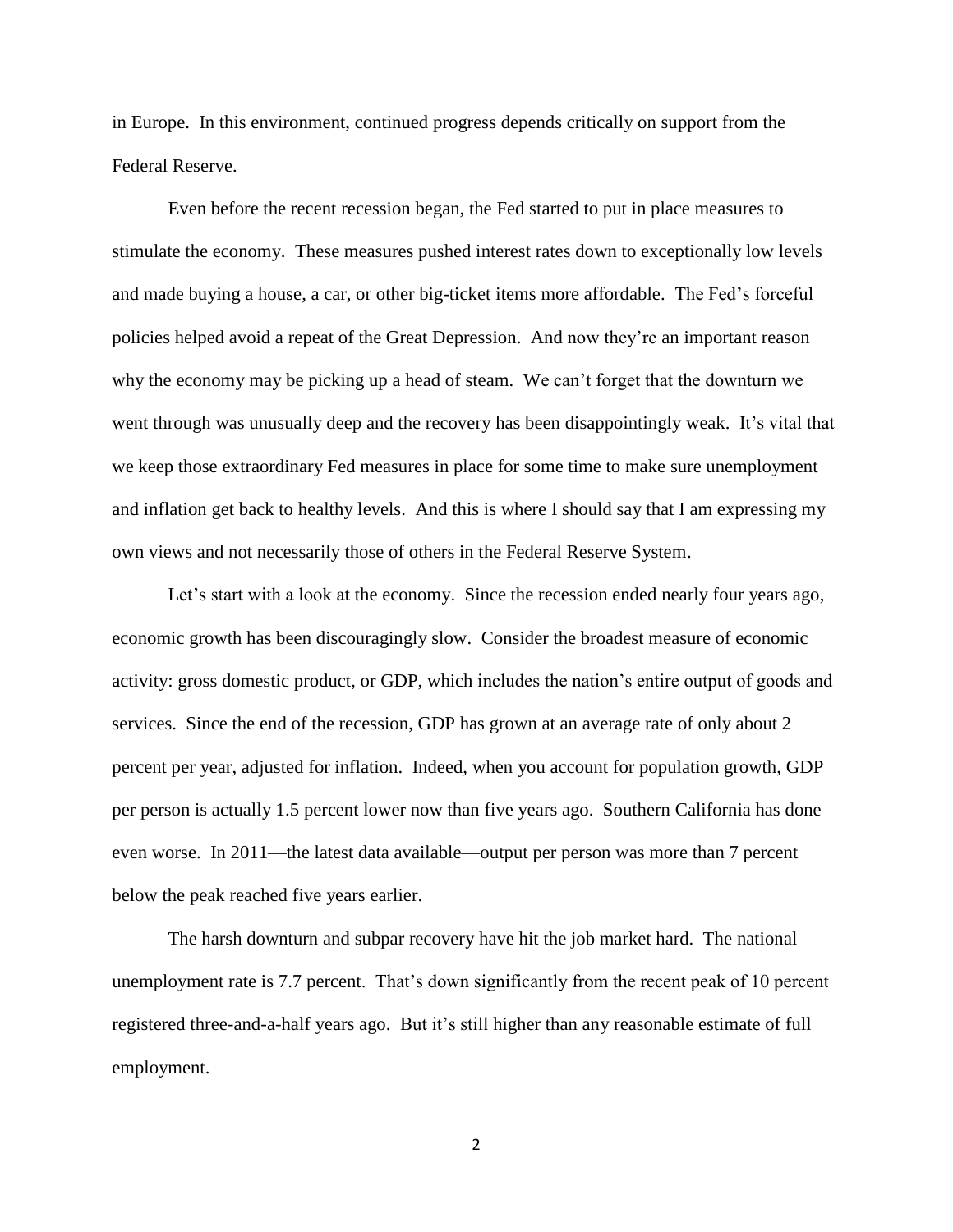Given the extraordinary amount of monetary stimulus that the Fed has put in place, why hasn't the economy bounced back more strongly? Four factors have played a key role in slowing the recovery. First, the recession was triggered by a housing crash and a financial crisis, and downturns caused by such events tend to be long lasting.<sup>2</sup> In this case, lenders severely tightened the flow of credit to consumers and businesses. Meanwhile, homeowners saw the value of their houses plummet and could no longer tap into home equity. All this put a damper on consumer spending,<sup>3</sup> which accounts for about 70 percent of all U.S. economic activity.

A second reason for the slow recovery has been a weak global economy. Europe is a major market for U.S. goods and services, and the situation there has been particularly troubling. Among the countries that use the euro, financial crisis and economic stagnation have been intensified by concerns that some of them may eventually drop the common currency. Every time Europe's cauldron of woes seems to be cooling a bit, something new happens to make it boil over again. Most recently, a banking crisis in Cyprus prompted panicky citizens to yank their money from that country's financial institutions. I should stress that a full-fledged European financial collapse is unlikely. But economic weakness is likely to persist, and that affects us here in the United States as well.

Cutbacks in state, local, and federal government spending represent a third obstacle to recovery. Over the past few years, state and local governments have had to cut spending and, in some cases, raise taxes to balance budgets. More recently, the federal government has also moved toward austerity. For example, the cut in the payroll tax that funds Social Security expired at the start of the year. And now, of course, we have sequestration. Over the next few years, government austerity means less income for consumers, smaller government payrolls, and

<sup>&</sup>lt;sup>2</sup> See Reinhart and Rogoff (2009).

<sup>&</sup>lt;sup>3</sup> See Mian, Rao, and Sufi (2013).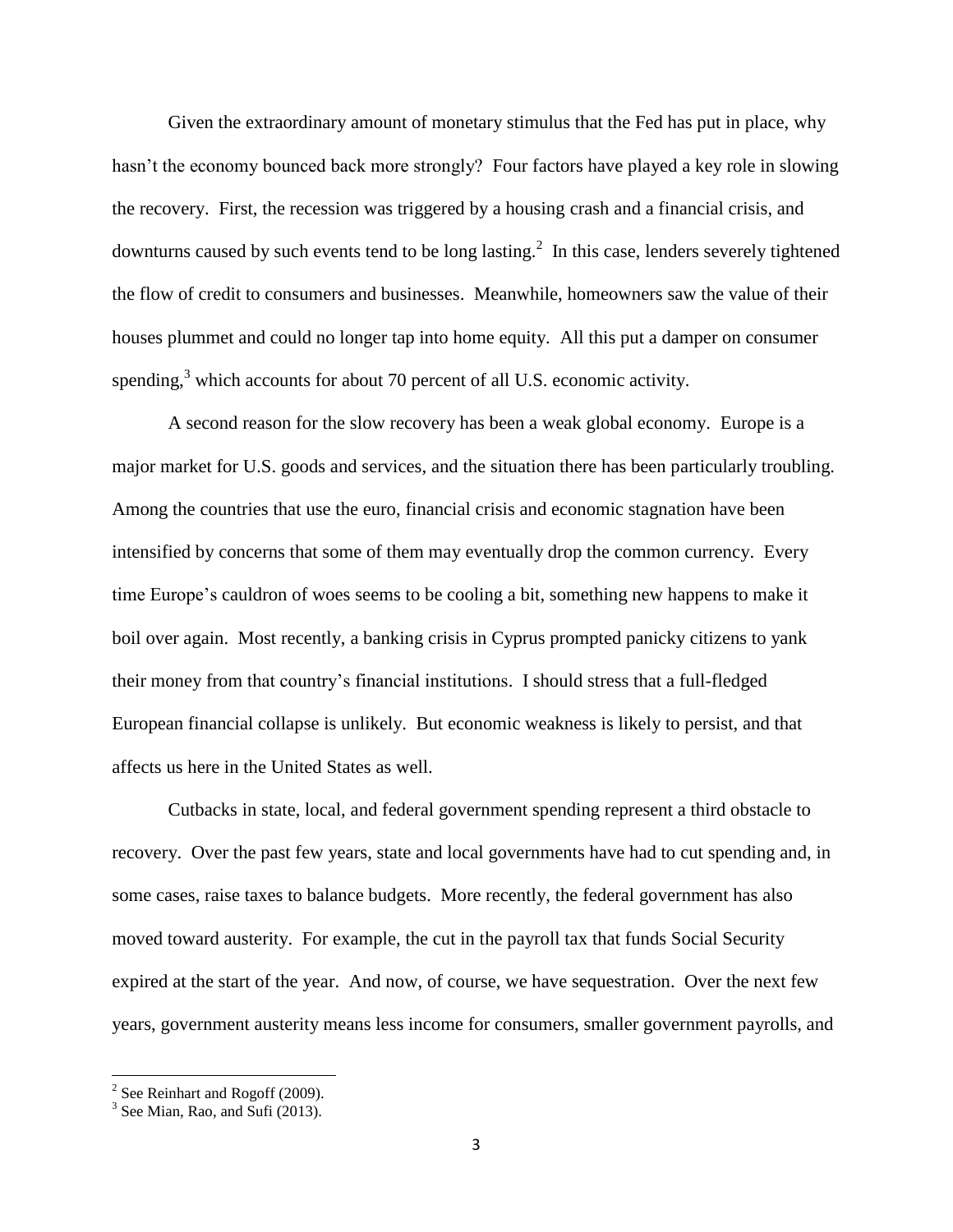less work for government contractors. A typical estimate is that sequestration spending cuts alone will trim about half a percentage point from economic growth this year.

The factors I've just mentioned are related to a fourth thing holding the economy back uncertainty, which might be called the "fear factor." A deep recession, financial crises at home and abroad, and nagging disputes about tax and spending policies have eaten away at the confidence of consumers and businesses, making them hesitant to spend and invest. Researchers at the San Francisco Fed have found that heightened uncertainty slows economic growth and raises unemployment.<sup>4</sup> They estimate that uncertainty has boosted the unemployment rate by one to two percentage points since 2008. I hear the same thing from business owners, who tell me they are nervous about the future and are postponing hiring. And they often wait for the perfect candidate to fill an opening.

These four factors have been holding back the recovery over the past few years. Although all four continue to weigh on the economy today, we're seeing encouraging signs of improvement. Households and financial institutions have made considerable progress in repairing their financial conditions, which had been tattered by the housing crash and crisis. The nation's banking sector is much stronger today than it has been in years, and credit conditions have improved a lot. Uncertainty about the future is still elevated. But it appears to have receded from late last year when worries about the looming fiscal cliff shook confidence. Overall, the view ahead is definitely better than what we see through the rearview mirror.

Take housing, for example. It's one of the key sectors benefiting from the low interest rates the Fed has helped engineer. Nationwide, more-affordable mortgages have been a boon for the housing market. New home sales have climbed 10 percent over the past year and housing starts have soared more than 25 percent. Houses available for sale are in short supply. As a

 $4$  See Leduc and Liu (2013) for estimates of the effects of uncertainty and references to the literature.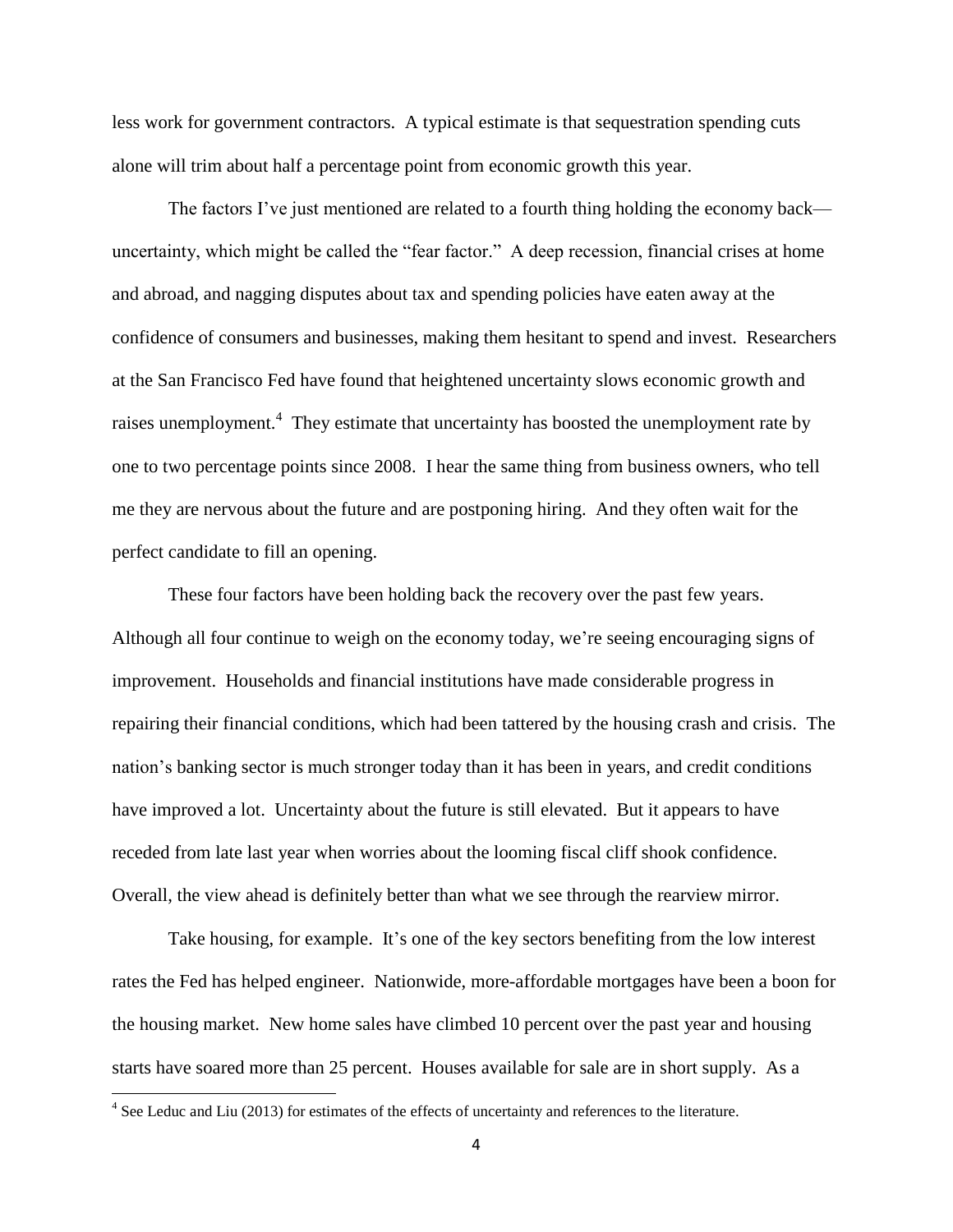result, home prices are again on the upswing, rising over 8 percent last year. This rejuvenation of the housing market brings with it all kinds of happy effects. Fewer homeowners are under water, which is to say that fewer of them are carrying mortgages larger than the value of their properties. And fewer homes are going into foreclosure.

Rising house prices also mean that more homeowners are able to refinance, freeing cash for other purposes. Lenders often require a loan-to-value ratio of 80 percent or less before they will make or refinance a mortgage. Let's take L.A. County as an example. At the beginning of 2009, roughly one out of three first-lien mortgages in L.A. County were above this 80 percent level. But rising home values have been pushing loan-to-value ratios down. By the end of 2012, only about one out of four L.A. County mortgages were above the 80 percent threshold, which means that more homeowners qualify to refinance.

Auto sales have also benefited from falling rates. They're up more than two-thirds from the recession low point. Automakers have responded to increased demand by raising production. And the effects of gains in motor vehicles and housing are beginning to spill over into other sectors. Business confidence is rising, and that's showing up in more hiring and increased business investment. All this helps fuel a virtuous cycle. Rising production and employment mean more household income, which should, in turn, raise consumer confidence, and lead to further spending increases, which leads to more hiring, and so on.

When I throw everything into the mix, I expect the U.S. economy to grow steadily this year and for growth to pick up in 2014. To be specific, I see inflation-adjusted GDP expanding roughly 2½ percent this year and about 3¼ percent in 2014. Such growth should create enough jobs to gradually bring the unemployment rate down over the next few years. I expect the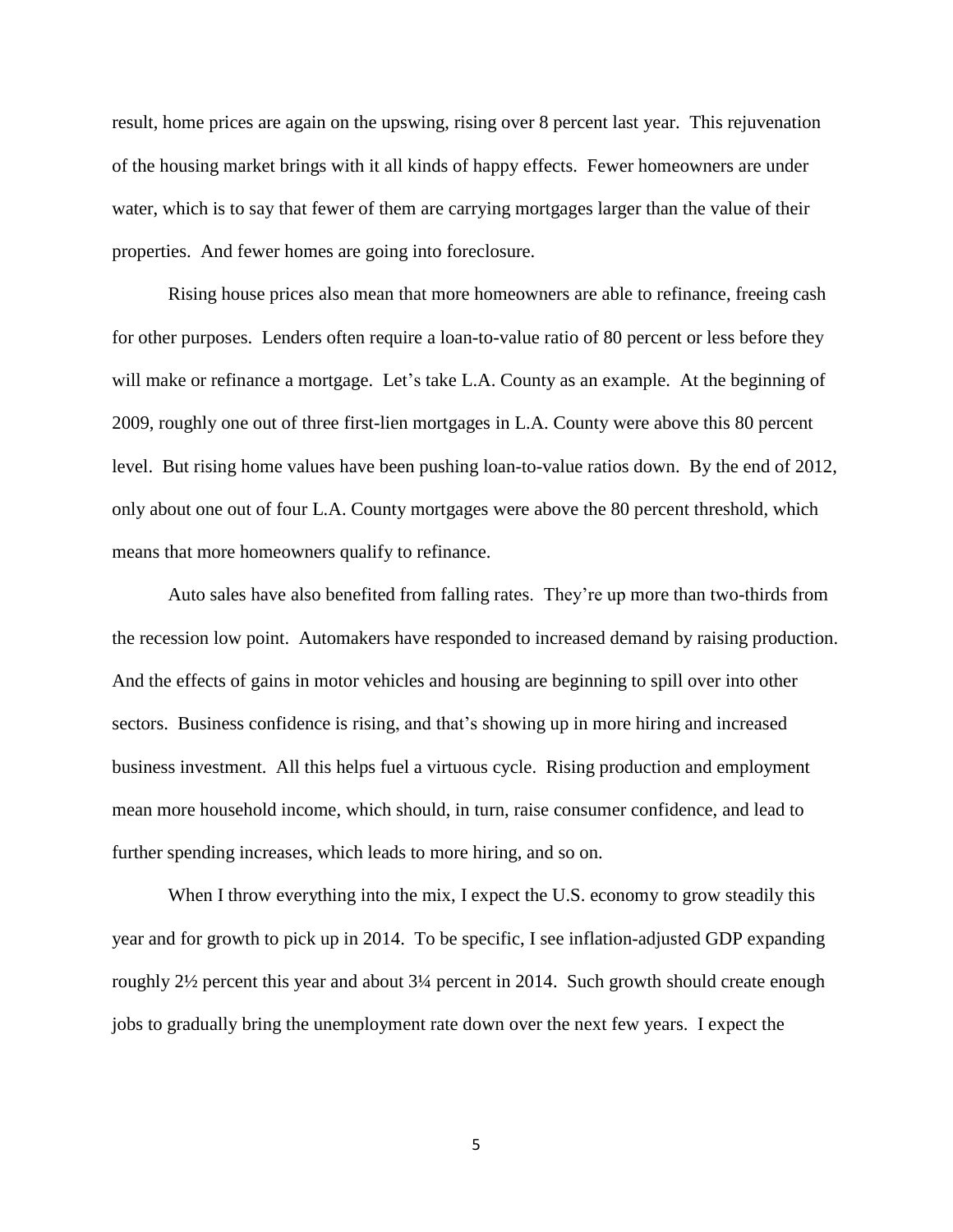unemployment rate to edge down to a little below 7 percent by late 2014 and fall below  $6\frac{1}{2}$ percent in the middle of 2015.

Even with the unemployment rate continuing to come down, it will likely remain above "normal" levels for quite some time. My best estimate is that the longer-run "normal" rate of unemployment is around  $5\frac{1}{2}$  percent. I don't expect the actual unemployment rate to reach that level until 2016.

Slack in the labor market will probably keep wages and other cost pressures subdued for the next few years. In addition, prices of many commodities and other imports have been coming down. As a result, I anticipate that inflation will run at about a 1½ percent rate this year and next, according to the Fed's preferred inflation index. That's roughly the same as last year and below the Fed's 2 percent long-run inflation target.<sup>5</sup> Looking further out into the future, as the economy continues to improve and the unemployment rate returns to its longer-run normal level, I expect inflation to edge up to 2 percent.

With all this as a backdrop, I'd like to describe what the Fed is doing to strengthen the recovery and keep inflation close to our 2 percent longer-run goal. Congress has assigned the Fed two objectives: maximum employment and price stability. As I've said, we're still far from maximum employment. And inflation is below the level we believe consistent with our maximum employment and price stability objectives. In these circumstances, the appropriate direction of monetary policy is clear. We must carry out policies that will move us toward our two mandated goals.

Normally, in a situation like this, we stimulate the economy by lowering our benchmark short-term interest rate, the federal funds rate. But we can't lower the federal funds rate anymore

 $<sup>5</sup>$  For more information, see the statement of longer-term goals and policy strategy released by the FOMC in the</sup> press release dated January 25, 2012 (Board of Governors 2012a).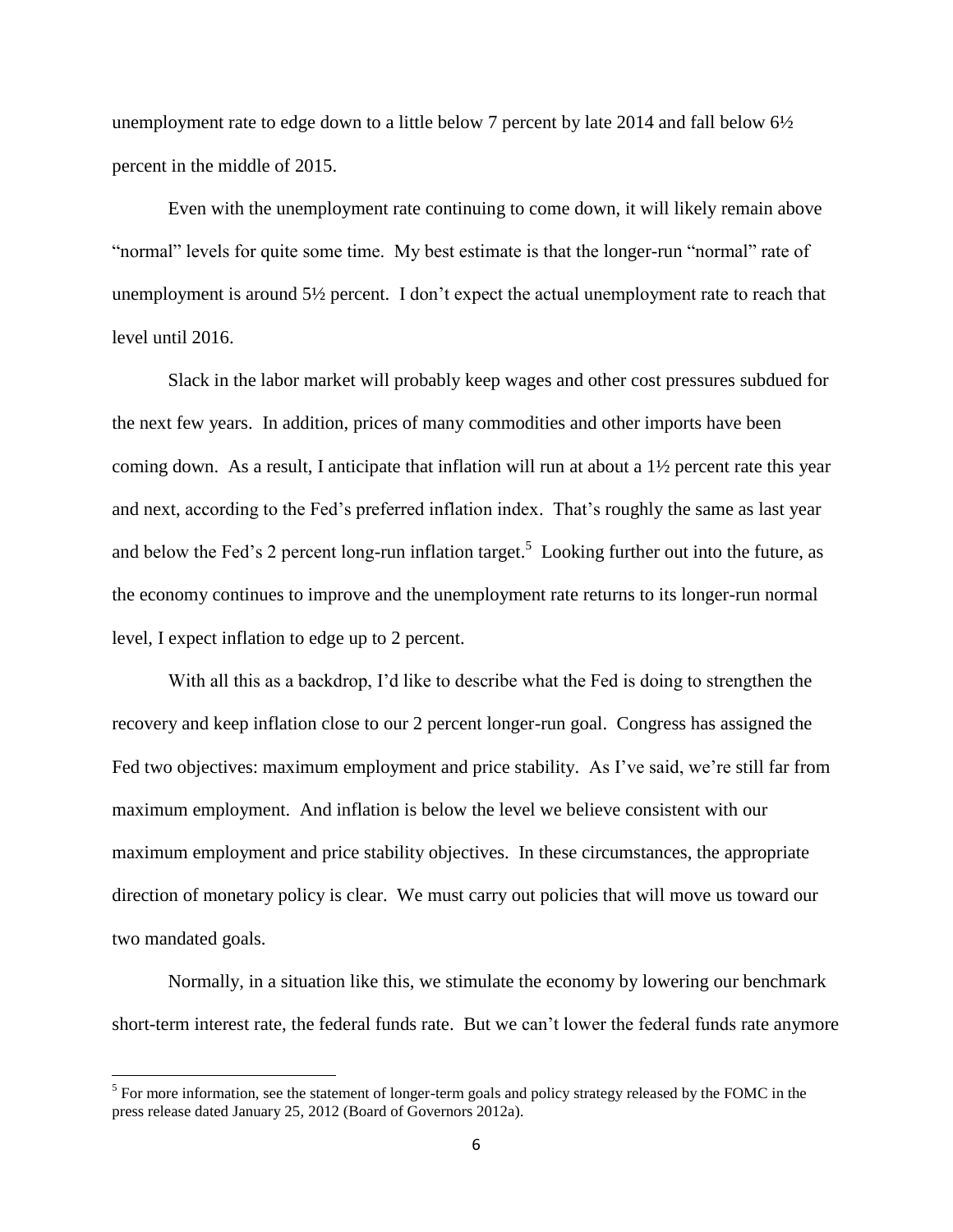because we already pushed it close to zero late in 2008, and it can't really go much lower. So we've had to think outside the box to find other ways to boost the economy and keep inflation from sinking too low. The result is that we've come up with several unconventional monetary policy programs. Our unconventional initiatives come in two main types, both aimed at lowering longer-term interest rates. You can broadly think of them in terms of what we do and what we say. I'll start with what we do.

Since late 2008, we've carried out a series of programs in which we've bought well over \$3 trillion—that's trillion with a T—in longer-term Treasury and mortgage-related securities. You may have heard the financial press call these purchases QE1, 2, and 3, with the QE standing for quantitative easing. These purchases work through the law of supply and demand to lower longer-term interest rates. When we buy these securities on a large scale, it boosts demand, bids up their prices, and lowers their yields. In turn, lower yields on government securities spill over to private-sector borrowing markets and push longer-term interest rates down across the board.<sup>6</sup>

The second type of unconventional monetary policy involves what we say. We've adopted new ways of communicating with the public to let people know the direction our policy is likely to take in the future. We use the phrase forward guidance to describe this approach to policy communication.

How does forward guidance work? Here's an example: After our policy meeting in August 2011, we issued a statement saying we expected to keep the federal funds rate exceptionally low at least through mid-2013.<sup>7</sup> That marked the first time the Fed had ever explicitly said just how long it expected to keep the federal funds rate at a certain level. When

 6 See Williams (2011, 2012).

 $7$  See Board of Governors (2011).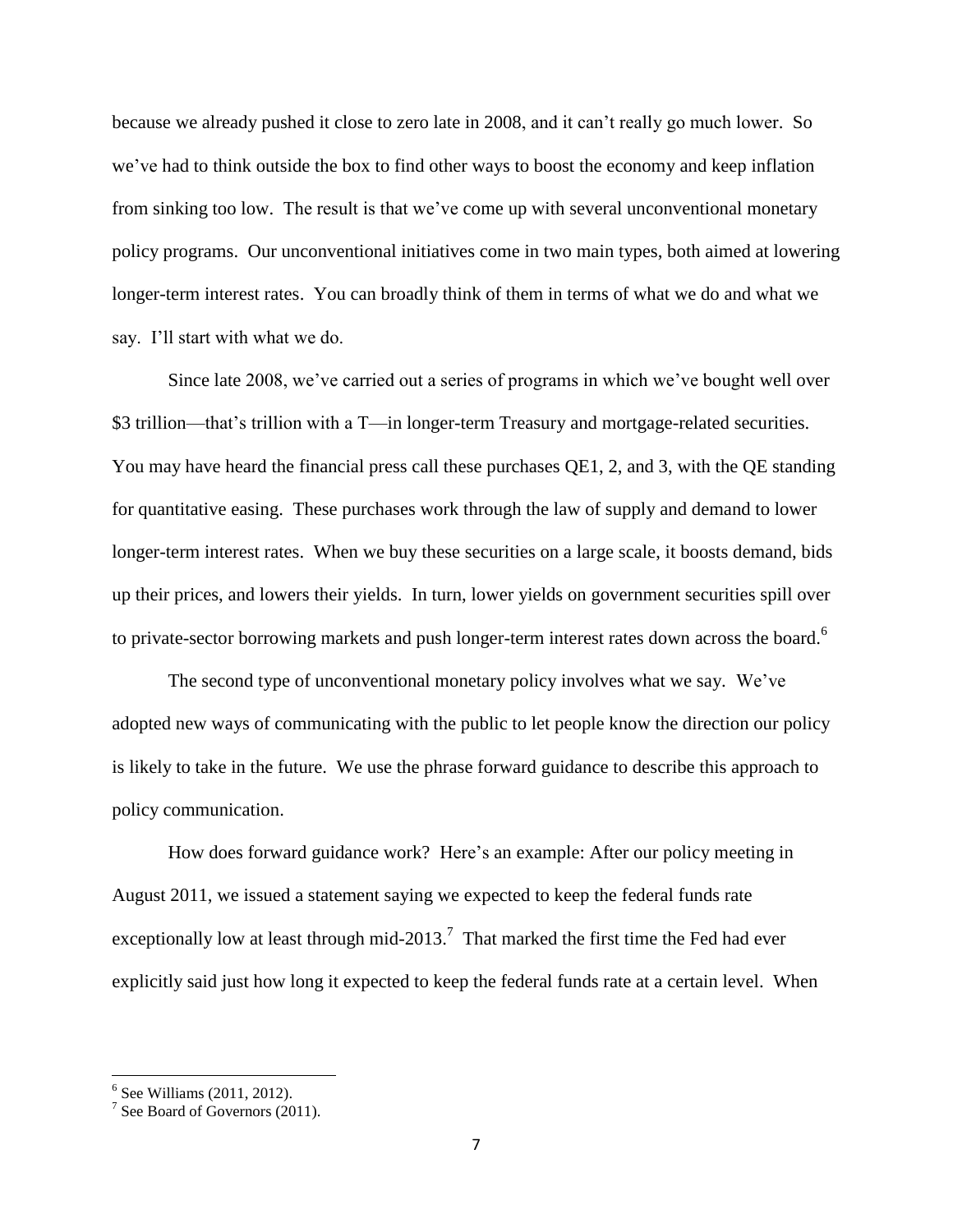investors know short-term interest rates are likely to stay low for a set time, they're willing to pay more for longer-term fixed-rate securities. And that pushes down longer-term interest rates.

To get an idea of the effects of these unconventional policies, let's compare the conventional mortgage rate today with what it was when the Fed first started them at the end of 2008. Since then, the mortgage rate has declined about 1½ percentage points. Not all this drop is due to Fed policies. But, by any measure, those policies have had a significant effect. And that 1½ percentage point reduction in mortgage rates makes a big difference for homebuyers. In Southern California, the median-priced house costs about \$320,000. An 80 percent mortgage on that house would be \$256,000. Given the decline in interest rates since January 2009, the annual interest payment on that mortgage today would be about \$3,000 lower. That's \$3,000 people can use to spend on other things or save.

Both our securities purchases and forward guidance programs have evolved as we've learned more and economic circumstances have changed. Our early securities purchase programs were for fixed dollar amounts. By contrast, we've linked the current program to economic developments. Specifically, we've stated that we expect to continue buying Treasury and mortgage-backed securities at a rate of \$85 billion a month until the outlook for the job market improves substantially in a context of price stability. We still have a way to go before we pass this substantial-improvement test. I anticipate that our securities purchases will be needed well into the second half of this year.

As for forward guidance, first we pushed back the date we expected to keep our benchmark rate exceptionally low until at least mid-2015. Then, at our December 2012 meeting, we took a different tack by dropping the reference to a specific calendar date. Instead, we spelled out economic thresholds to reach before beginning to raise interest rates. Specifically,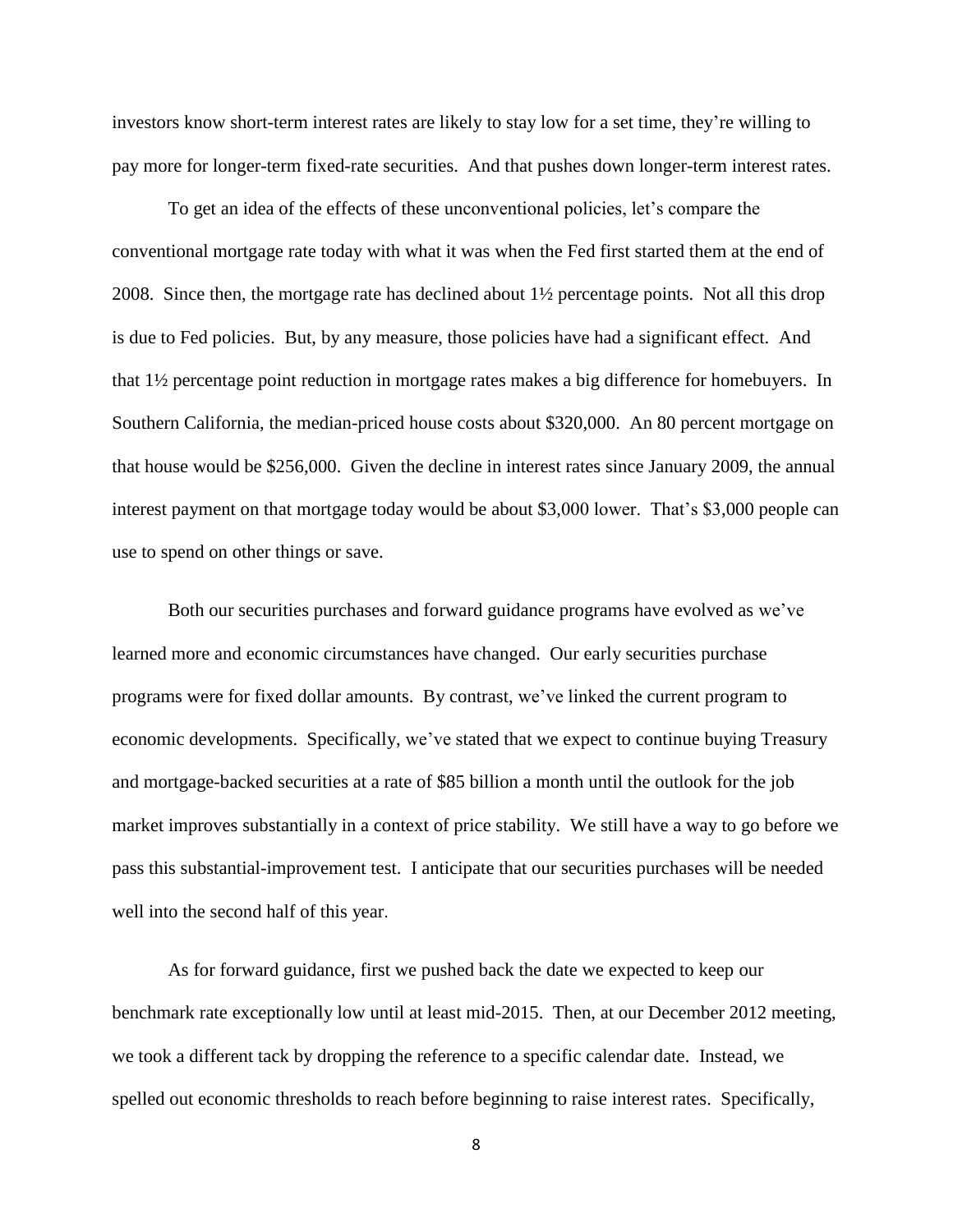we said we expected to keep the rate exceptionally low at least as long as, one, "the unemployment rate remains above  $6\frac{1}{2}$  percent"; two, "inflation between one and two years ahead is projected to be no more than a half percentage point above the Committee's 2 percent longerrun goal"; and three, longer-term inflation expectations remain in check.<sup>8</sup>

This change improves the effectiveness of our forward guidance in an important way. The new language allows the public to adjust its expectations of future Fed policy based on its view of the economic outlook. In effect, the public is doing some of the work of stabilizing the economy. For example, if prospects for reaching a 6½ percent unemployment rate were to move further away in time, then people would most likely expect the Fed to keep its benchmark rate low for longer. Market interest rates would fall, providing a boost to economic growth, and thereby helping us achieve our monetary policy goals.

These unconventional policies have been highly effective at reducing long-term interest rates and improving financial conditions more generally. In that way, they help us at the Fed work towards our price stability and maximum employment mandates. At the same time though, we want to be careful not to overstimulate the economy. Thus, we'll need to dial down our monetary stimulus as the economy continues to improve.

The situation we find ourselves in today is like driving a car up a long, steep hill. To keep the car moving at a reasonable speed, the Fed is pushing down hard on the accelerator. As the road gets flatter—as the factors holding back the recovery wane—we'll need to lighten up on the accelerator a bit. And, eventually, if we find ourselves picking up too much speed, we may need to apply the brakes. Along the road, we'll face important policy choices. When should we stop adding to our securities holdings? When, and how quickly, should we raise the federal funds rate?

<sup>&</sup>lt;sup>8</sup> See Board of Governors (2012b).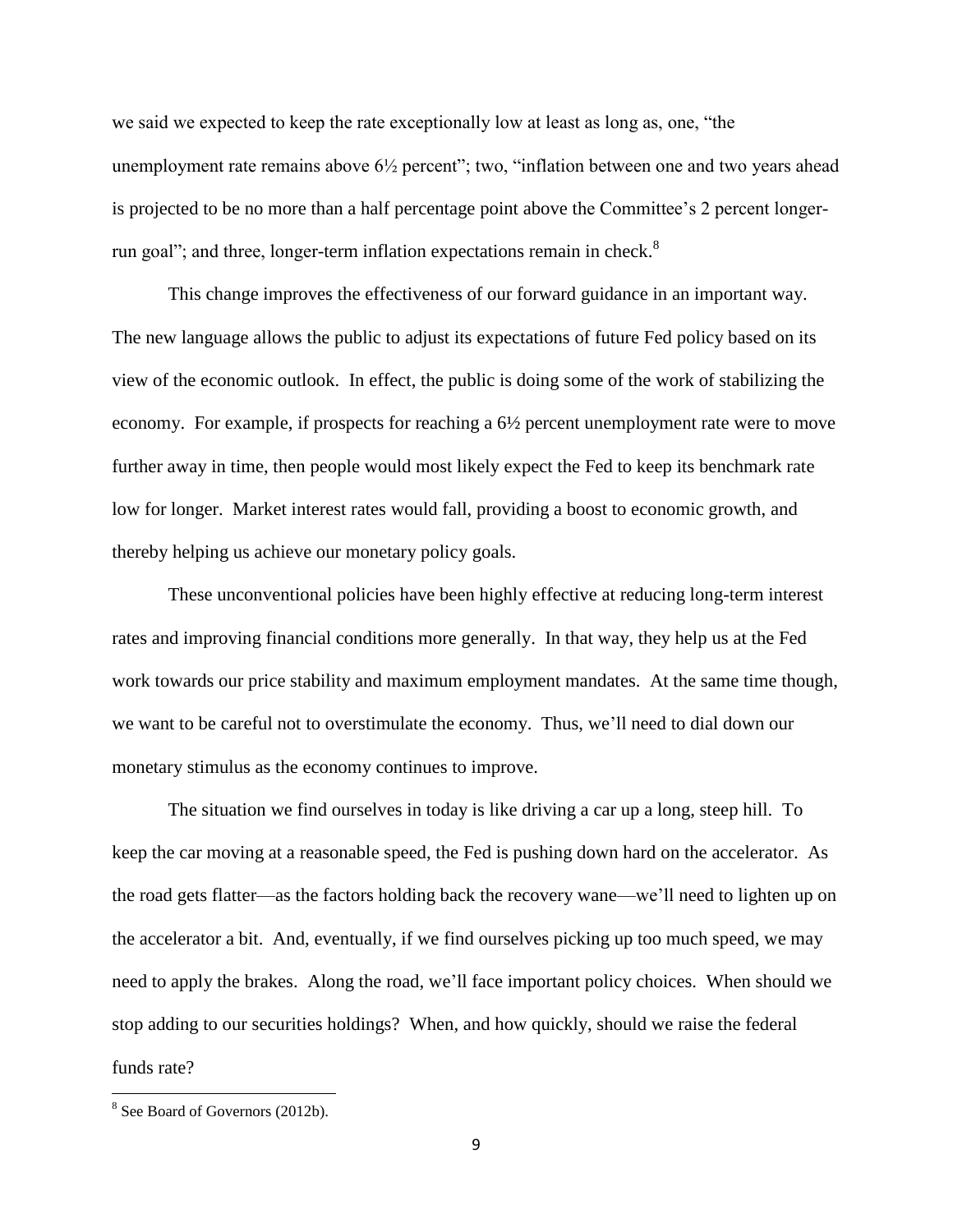Let me start with the first question. In the statement issued following the March meeting, our policy committee, the Federal Open Market Committee, or FOMC, stated that it would continue its securities purchases "until the outlook for the labor market has improved substantially in a context of price stability." It also stated that "in determining the size, pace, and composition of its asset purchases, the Committee will continue to take appropriate account of the likely efficacy and costs of such purchases as well as the extent of progress toward its economic objectives."<sup>9</sup>

So, what does that mean? I see the benefits of our asset purchases continuing to outweigh the costs by a large margin. I expect that continued asset purchases will be appropriate well into the second half of this year. In making this assessment, I don't have a specific unemployment or job-gain threshold in mind for cutting back or ending these purchases. Instead, I'm looking for convincing evidence of sustained, ongoing improvement in the labor market and economy. The latest economic news has been encouraging. But it will take more solid evidence to convince me that it's time to trim our asset purchases. An important rule in both forecasting and policymaking is not to overreact to what may turn out to be just a blip in the data. But, assuming my economic forecast holds true, I expect we will meet the test for substantial improvement in the outlook for the labor market by this summer. If that happens, we could start tapering our purchases then. If all goes as hoped, we could end the purchase program sometime late this year.

It's important to note that tapering our purchases and even ending the purchase program doesn't mean that we are removing all the monetary stimulus that comes from our longer-term securities holdings. Instead, even as we cut back our purchases, we're still adding monetary accommodation and exerting greater downward pressure on interest rates. Economic theory and

 $9^9$  See Board of Governors (2013).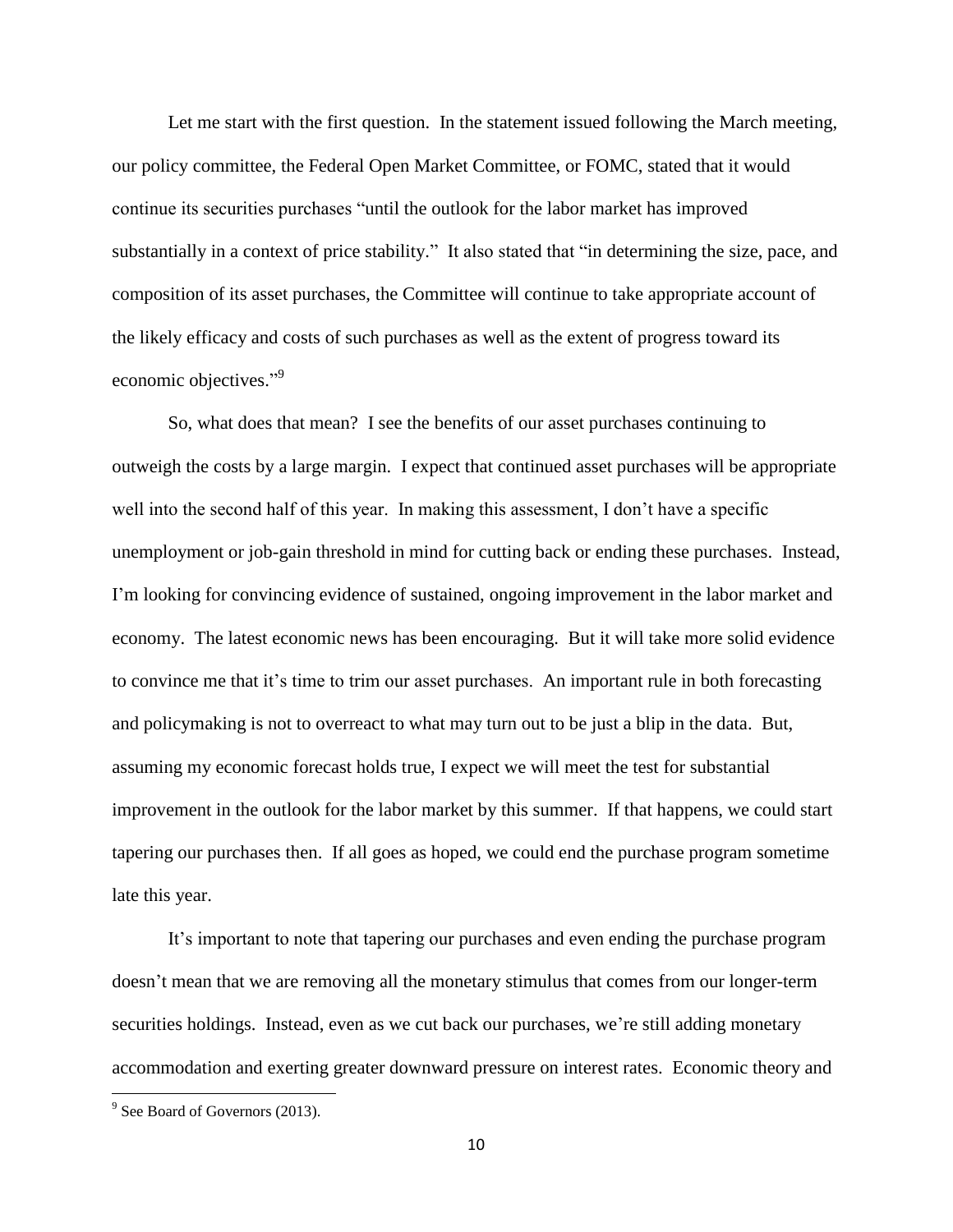real-world evidence indicate that it's not the pace at which we buy securities that matters for influencing financial conditions. Rather, it's the size and composition of the assets we hold on our balance sheet. So, even when we stop adding to our portfolio, it doesn't mean we're tightening policy.

Of course, eventually, it *will* be appropriate to tighten policy. The FOMC's forward guidance that I discussed earlier provides a clear framework for when that process will start. When the time does come, I'm confident that the Fed has the tools to engineer a successful transition to more normal conditions.

In my few remaining minutes, I would like to address a question that I often hear and read about in the media. Some commentators suggest that low interest rates are dangerous because they encourage investors to take too much risk. For instance, low yields on Treasury securities may lead to increased investment in riskier assets, such as junk bonds or stocks. That could potentially threaten financial stability. I want to emphasize that the Fed will not tolerate serious threats to financial stability. We're constantly engaged in thorough and rigorous analysis of and discussions about potential risks to the financial system.

Based on this analysis, I simply don't see this as a serious risk now. There may be excesses in some isolated markets. For example, prices for farmland in the Midwest have gone through the barn roof. But we don't face an economy-wide problem of land prices, or other bubbles, for that matter. Overall, markets are still more in a risk-averse mode than a risk-loving mode.

To summarize, the economy is on the mend, helped in part by the very stimulatory stance of monetary policy. In making monetary policy, one has to weigh carefully the costs and benefits of actions, recognizing that we always operate in an uncertain world. I'm convinced we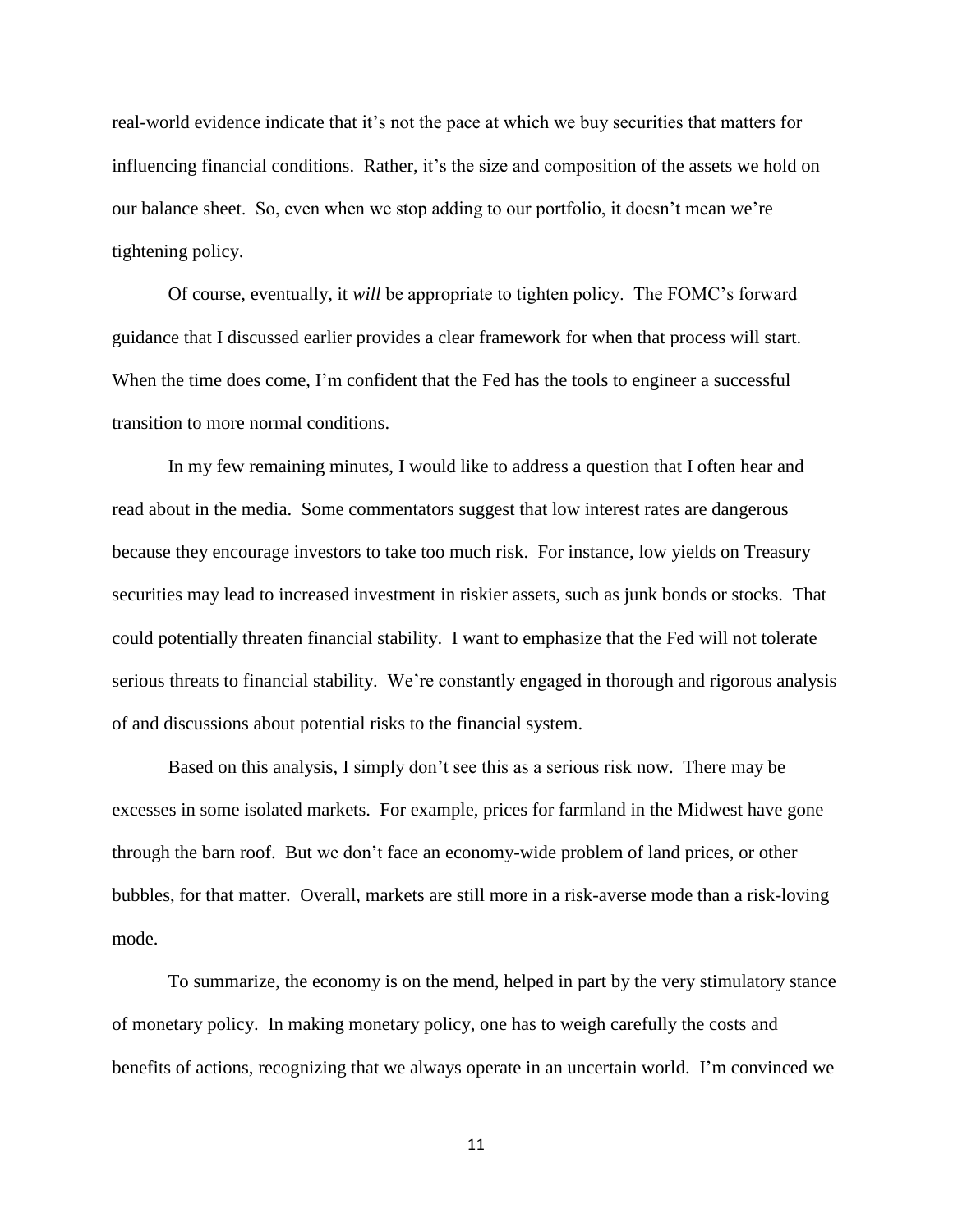have the right policies in place to lead us toward both maximum employment and price stability. Thank you.